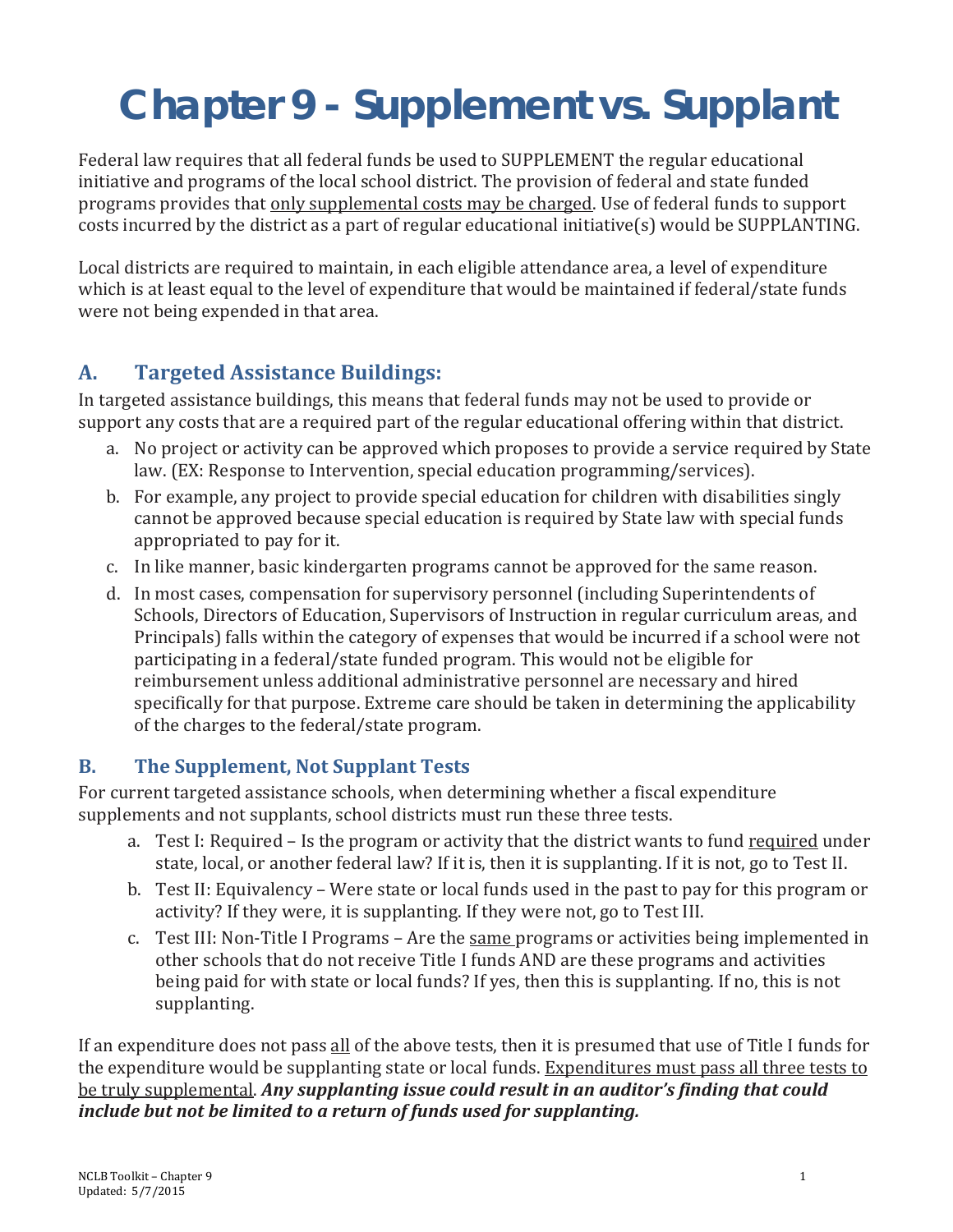#### **Examples**

1. A district used Title I funds to provide services required by federal and/or state law (such as Special Education and Response to Intervention).

*This is supplanting. Title I funds must be supplementary to the regular educational initiative, which automatically includes any required services. Stated another way, if a district must do some activity, then the activity cannot be paid for with funds designated to provide supplemental services.*

- 2. A district used Title I funds to pay for a Reading Coach that was previously paid through non-Federal funds.
- *This is supplanting. The district would be using Title I funds to replace non-Federal funds to pay for the same position.*
- 1. A district offers services (such as extended day or full-day kindergarten) funded by Title I in Title I schools and provides the same services in non-Title I schools using state and local funds.
- *This is supplanting. All schools should receive services paid for by "generic" state or local funds, and in this case, the Title I schools would not be receiving any of the state or local funds. Viewed another way, the state or local funds the Title I schools should receive are being replaced by Title I funds. The only defense a district would have is the district can demonstrate that it would not have provided the services in any of the schools if the federal funds had not been available originally.*
- 2. A local district hired a Reading Director as a K-12 administrative position for all 12 schools in the district. However, only 9 of the schools (8 elementary and 1 middle school) receive Title I services. The district wanted to charge 75% of the Reading Director's salary to Title I.

*This would be supplanting because, as a K-12 position, this employee is responsible for the reading program of all students in the district regardless of whether a student is in a Title I school. No supplemental services are provided by the Director, and the services provided by the position serve all students, Title and non-Title students alike.*

3. A local district provides half-day kindergarten to all students. The district uses Title I funds to provide an extended-day kindergarten program for students identified as at-risk of failing in reading and math.

*This is acceptable use of Title I funds since the funds are being used to provide supplemental programming to an identified group of students. If the same teacher teaches both sessions of the kindergarten program, then 50% of the teacher's salary could be charged to Title I and the remaining 50% could be charged to local funds.*

## **C. Schoolwide Buildings using Flexibility**

Schoolwide flexibility increases the flexibility in use of these funds to support comprehensive reform work as described in the Title I, Part A schoolwide program plan.

#### **D. Background:**

- A schoolwide program is a comprehensive reform strategy designed to upgrade the entire educational program in a Title I, Part A school.
- Its primary goal is to ensure that all students, particularly those who are low achieving, demonstrate proficient and advanced levels of achievement relative to the state's academic achievement standards.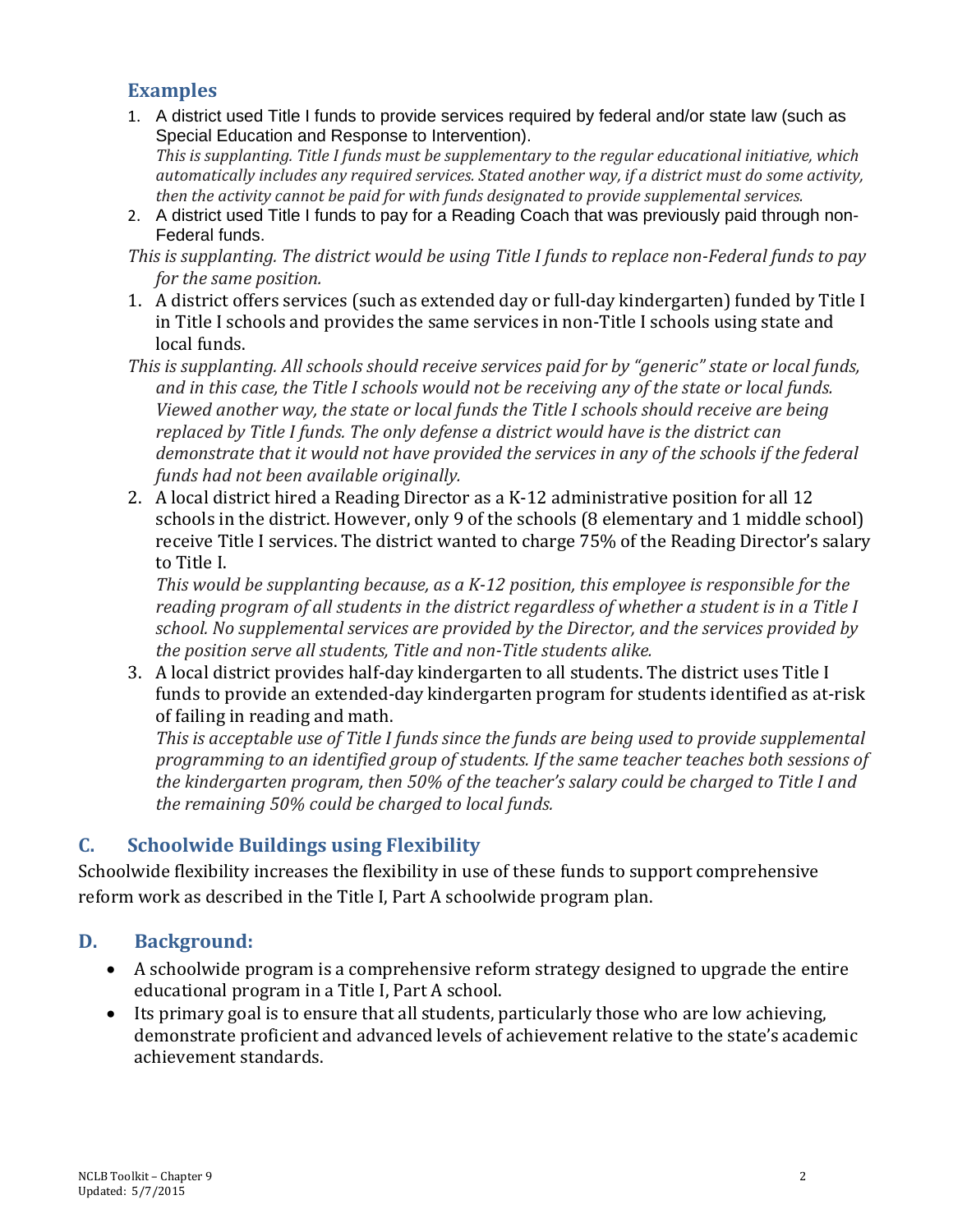## **E. Flexibility:**

- Once the district establishes that all schools in the district receive an equitable base amount, the traditional supplement not supplant test is replaced with a more flexible method of determining if expenditures are allowable, allowing for a truly comprehensive reform strategy to be put in place within a schoolwide building.
- All children in the schoolwide building may participate in activities funded (consistent with the school's comprehensive schoolwide program plan), *and the school does not need to demonstrate that those activities are supplemental to ones that would otherwise be provided by the school.*
- Instead, the expenditures under this flexibility would be governed by the cost principles in (1) the reasonable and necessary test, (2) does the expenditure meet the intent and purpose of the law and is aligned with the schoolwide plan, and (3) does the school **receive at least as much state and local resources as non-Title I schools.**

## **Examples**

- 1. Title I, Part A funds must still be used to ensure that all students, particularly those who are low achieving, demonstrate proficient and advanced levels of achievement relative to the state's academic achievement standards.
- 2. Therefore, extraneous costs (football fields, excessive travel, etc.) would still be prohibited, but schools would be able to maximize the usefulness of consolidated funds to meet its schoolwide reform goals.
- 3. **However, there would no longer be a prohibition against using Title I, Part A funds for activities related to state-mandated initiatives (e.g., Common Core, RtI, textbooks),** *provided those activities and costs align with the schoolwide plan.* A district must be able to show that every building in the district is receiving an equitable allocation of local and state funds BEFORE the supplement vs. supplant test changes and the schools will no longer need to demonstrate that the Title I (and/or consolidated Title II) funds are supplementary. Its method for allocating state and local funds must be neutral with regard to Title I funds and not reduce state and local allocations in light of Title I funds.

## **F. Where can districts go to apply for this flexibility?**

NCLB Consolidated Application Schoolwide page allows a district to invoke this flexibility.

- The district will mark listed schoolwide buildings using this flexibility.
- The district must first affirm that ALL schools will receive an equitable amount of state and local funds by:
	- a. Entering the amount of state and local resources **ALL** buildings will receive in order to ensure Title I schoolwide buildings are receiving at least as much, AND
	- b. Describing the process for calculating this base amount in the notes section at the bottom of the schoolwide page.

## **G. Asking the right questions:**

It is always good to measure proposed expenditures against intended outcomes. These questions provide a way of doing this. Will the proposed use of funds:

• Drive results for students who are failing, or most at risk of failing, to meet State academic achievement standards?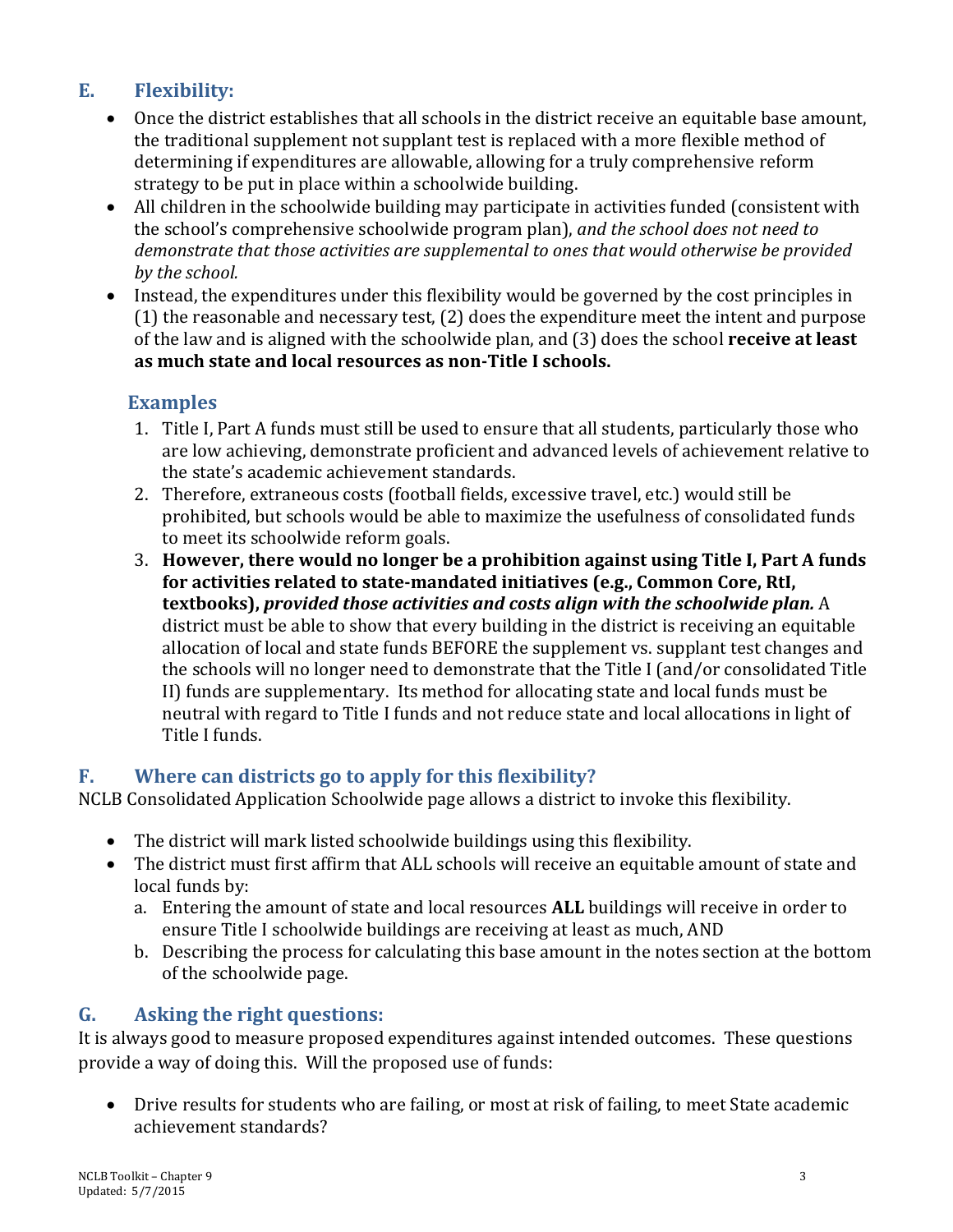- Increase educators' long-term capacity to improve results for Title I students?
- Accelerate reform and advance SEA, district, or participating Title I school improvement objectives and reform goals?
- Foster continuous improvement and include approaches to measure and track implementation and results and create feedback loops to modify or discontinue strategies that evidence indicates are ineffective in improving achievement of Title I students?

#### **H. Use of Funds Examples:**

Title I, Part A funds may be used for any activity that supports the needs of students, particularly the lowest-achieving students, in the school that are identified through a comprehensive needs assessment and included in the schoolwide plan. While not a comprehensive list, here are some examples:

- Hire additional teachers to serve all students (or use state or local funds to support previously paid for Title I teacher or aides, thus, freeing up Title I funds for other purposes that meet the intent of the law and avoiding TRS requirements).
- Hire specialist to coach teachers in how to better serve low-achieving students (or use state or local funds to support previously paid for Title I coaches, thus freeing up Title I funds for other purposes that meet the intent of the law and avoiding TRS requirements).
- Implement a Response to Intervention (RtI) framework to improve educational outcomes of all students but particularly those most at-risk.
- Upgrade the curriculum for the entire school (including alignment and professional development related to Common Core).
- Increase participation of low-achieving students in advanced coursework.
- Provide intensive summer school classes for low-achieving students, including high school students, to prepare them for the rigor of taking advanced courses.
- Provide afterschool tutoring.
- Develop and use formative and interim assessments to track progress of low-achieving students and train teachers in their use.
- Purchase or develop supplemental instructional materials aimed at improving achievement of low-achieving students, including Students with Disabilities and English Learners.
- Conduct needs assessments.
- Implement an early warning system to identify low-achieving students or students at risk of dropping out.
- Extend the school day or school year.
- Reorganize class schedules to increase teacher planning time.
- Revamp the school's discipline process to improve achievement of low-achieving students.
- Reorganize classes to promote personalized learning for low-achieving students.
- Implement career academies to assist low-performing students prepare for college and careers.
- Implement school safety programs to improve the achievement of low-achieving students.
- Provide professional development to ensure effective teachers and leaders to serve lowachieving students.
- Engage in activities to improve school climate designed to improve the achievement of lowachieving students.

Spend Title II funds to: